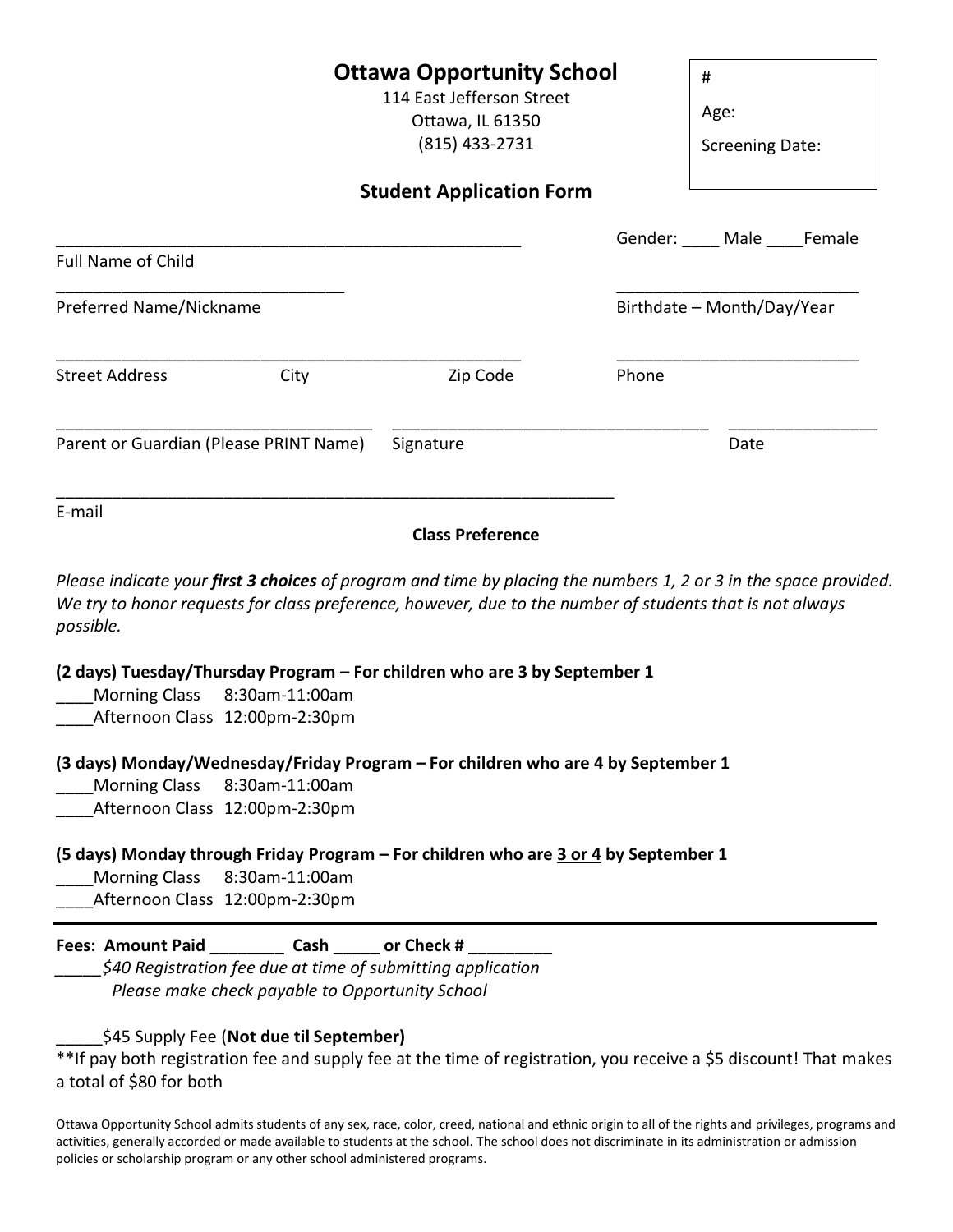## **Opportunity School Confidential Information Form**

|                          |                                                                                                                                  |  | Gender                                                                                                                |
|--------------------------|----------------------------------------------------------------------------------------------------------------------------------|--|-----------------------------------------------------------------------------------------------------------------------|
|                          | Date of Birth (Month Day Year)                                                                                                   |  |                                                                                                                       |
|                          |                                                                                                                                  |  |                                                                                                                       |
|                          |                                                                                                                                  |  |                                                                                                                       |
|                          |                                                                                                                                  |  |                                                                                                                       |
|                          |                                                                                                                                  |  |                                                                                                                       |
|                          |                                                                                                                                  |  |                                                                                                                       |
|                          |                                                                                                                                  |  |                                                                                                                       |
|                          |                                                                                                                                  |  |                                                                                                                       |
|                          | Mother's Name                                                                                                                    |  |                                                                                                                       |
|                          |                                                                                                                                  |  |                                                                                                                       |
|                          |                                                                                                                                  |  |                                                                                                                       |
|                          |                                                                                                                                  |  |                                                                                                                       |
|                          |                                                                                                                                  |  |                                                                                                                       |
|                          |                                                                                                                                  |  |                                                                                                                       |
|                          | Marital status of parent with whom the child lives (check one)<br>Married ____ Single ____ Divorced ____ Separated _____ Widowed |  |                                                                                                                       |
|                          |                                                                                                                                  |  | If legal guardian is someone other than the parent, please provide the following information.                         |
|                          |                                                                                                                                  |  |                                                                                                                       |
|                          |                                                                                                                                  |  |                                                                                                                       |
|                          | (Please list someone other than parent or guardian)                                                                              |  | Emergency: In case of emergency and we are unable to locate a parent or guardian, please list an alternative contact. |
|                          |                                                                                                                                  |  |                                                                                                                       |
|                          |                                                                                                                                  |  |                                                                                                                       |
| <b>Family Physician:</b> |                                                                                                                                  |  |                                                                                                                       |
|                          |                                                                                                                                  |  |                                                                                                                       |
|                          |                                                                                                                                  |  |                                                                                                                       |

 $\mathcal{L}^{\text{max}}_{\text{max}}$  .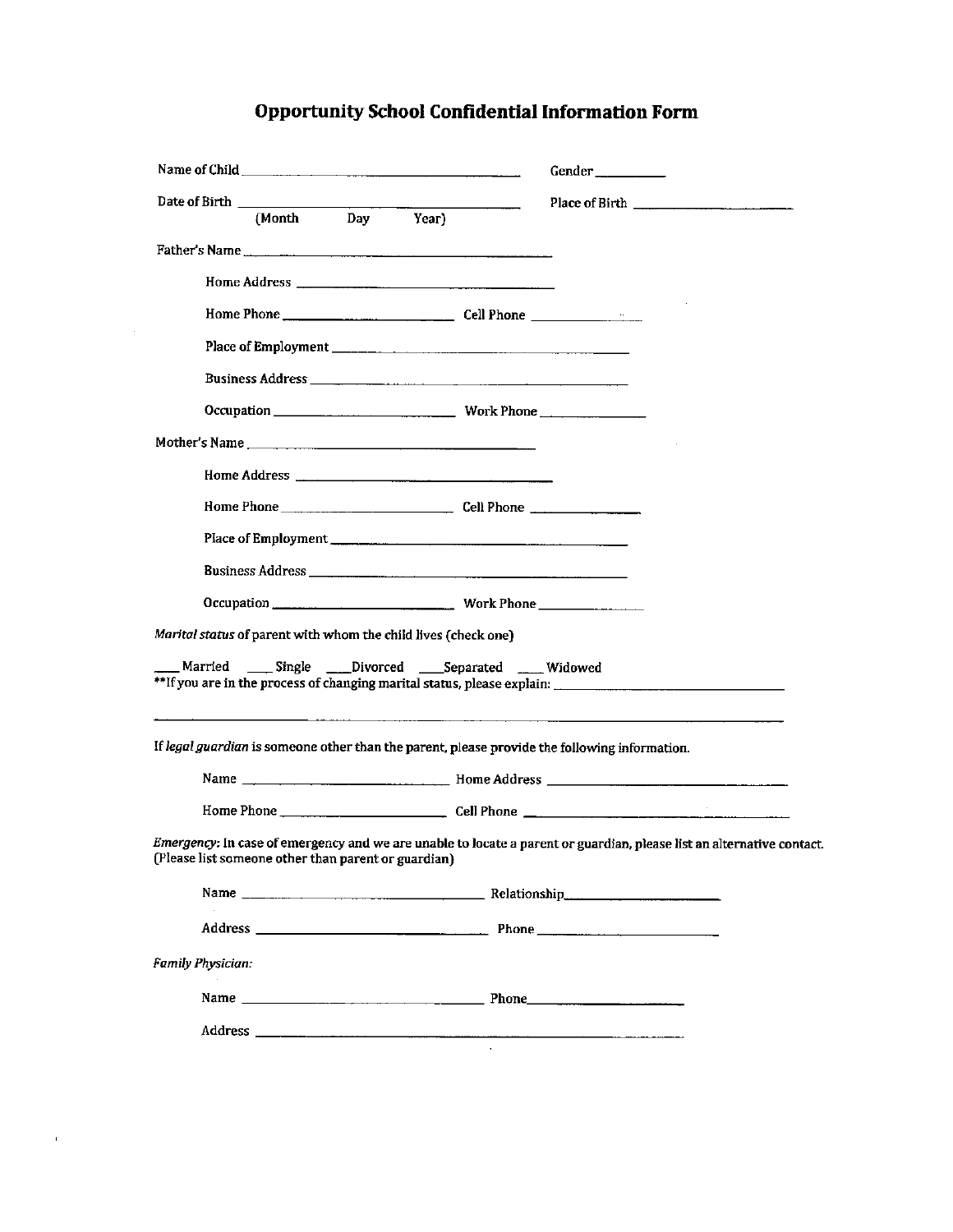| Names, ages and relationships of all children living in the student's home:                                                                                                                                 |  |  |  |  |
|-------------------------------------------------------------------------------------------------------------------------------------------------------------------------------------------------------------|--|--|--|--|
| <u> 1980 - Johann Stein, fransk kommuner (* 1980), francusk kommuner (* 1980), francusk kommuner (* 1900), francu</u>                                                                                       |  |  |  |  |
| Have any other children in your family attended Opportunity School? _____ Yes _____ No                                                                                                                      |  |  |  |  |
|                                                                                                                                                                                                             |  |  |  |  |
|                                                                                                                                                                                                             |  |  |  |  |
| Did your child have any special medical or developmental problems in his/her first years of life?                                                                                                           |  |  |  |  |
| Does your child have asthma or allergies? _____ Yes _____ No If yes, please explain _____________                                                                                                           |  |  |  |  |
|                                                                                                                                                                                                             |  |  |  |  |
| <u> 1980 - Jan James Barnett, martin de filosofoar a strolland (h. 1980).</u><br>(If a child requires medication to be administered at school, the parent must submit written instructions to the school.)  |  |  |  |  |
| Does your child or will your child attend another program during the school year? (Sunday school,                                                                                                           |  |  |  |  |
| <u>amanie – de la composición de la composición de la composición de la composición de la composición de la compo</u><br>What school district will your child be attending when he/she begins kindergarten? |  |  |  |  |
| Any other information you feel the school and/or teachers should be aware of:                                                                                                                               |  |  |  |  |
|                                                                                                                                                                                                             |  |  |  |  |
|                                                                                                                                                                                                             |  |  |  |  |

 $\sim 10^{-1}$